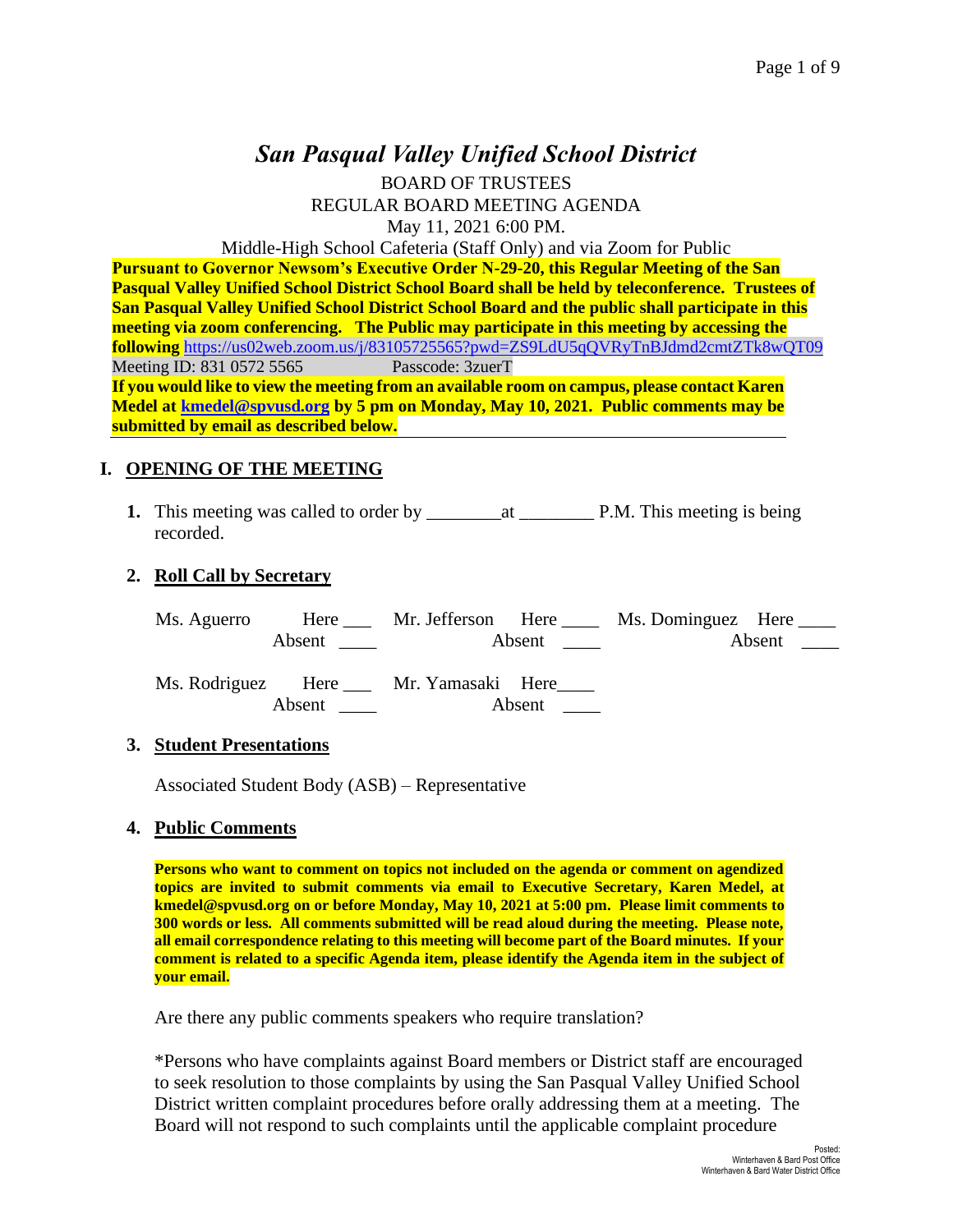(BP/AR 1312.1) has been followed and has reached the Board level. Where a complaint concerns a District employee identifiable by name, position, or other facts, the Board cannot respond until proper written notice has been given to the employee pursuant to Government Code Section 54957.

Comments shall be limited to three minutes per person (six minutes if translation is required) and twenty minutes (forty minutes if translation is required) for all comments, per topic, unless the board president, subject to the approval of the Governing Board, sets different time limits

- **a.** Are there any members of the public to be heard on items not appearing on agenda that are within the jurisdiction of the District?
- **b.** Are there any members of the public to be heard on items appearing on the agenda?
- **c.** Are there any members of the public or parents/guardians of Indian children on equal participation in educational programs provided by the district. Title VII of The Elementary and Secondary Education Act as amended by the Every Student Succeeds Act or PL 114-95

#### **PUBLIC HEARING**

Annual Public Hearing: Prior to submitted the application for the EASIE (Electronic Application System for Indian Education), a public haring must be held. During the Public Hearing, SPVUSD musts provide parents of Indian students and community an opportunity to understand and offer recommendations on the formula grant program.

Motion to Open Public Hearing

|                            | $No \t —$                                                                                                                                                                                                                                              |                                                                     | $No \t —$                                               |
|----------------------------|--------------------------------------------------------------------------------------------------------------------------------------------------------------------------------------------------------------------------------------------------------|---------------------------------------------------------------------|---------------------------------------------------------|
|                            |                                                                                                                                                                                                                                                        |                                                                     | Abstain                                                 |
|                            |                                                                                                                                                                                                                                                        |                                                                     |                                                         |
|                            | No no                                                                                                                                                                                                                                                  |                                                                     |                                                         |
|                            |                                                                                                                                                                                                                                                        |                                                                     |                                                         |
|                            |                                                                                                                                                                                                                                                        |                                                                     |                                                         |
|                            |                                                                                                                                                                                                                                                        |                                                                     |                                                         |
| there any public comments? | $No \ \_$<br>Abstain<br>No new contract the North State of the North State and State and State and State and State and State and State and State and State and State and State and State and State and State and State and State and State and State a | Abstain<br>Ms. Rodriguez Aye _____ Mr. Yamasaki Aye ____<br>Abstain | Ms. Aguerro Aye Mr. Jefferson Aye Ms. Dominguez Aye ___ |

\_\_\_\_\_\_\_\_\_\_\_\_\_\_\_\_\_\_\_\_\_\_\_\_\_\_\_\_\_\_\_\_\_\_\_\_\_\_\_\_\_\_\_\_\_\_\_\_\_\_\_\_\_\_\_\_\_\_\_\_\_\_\_\_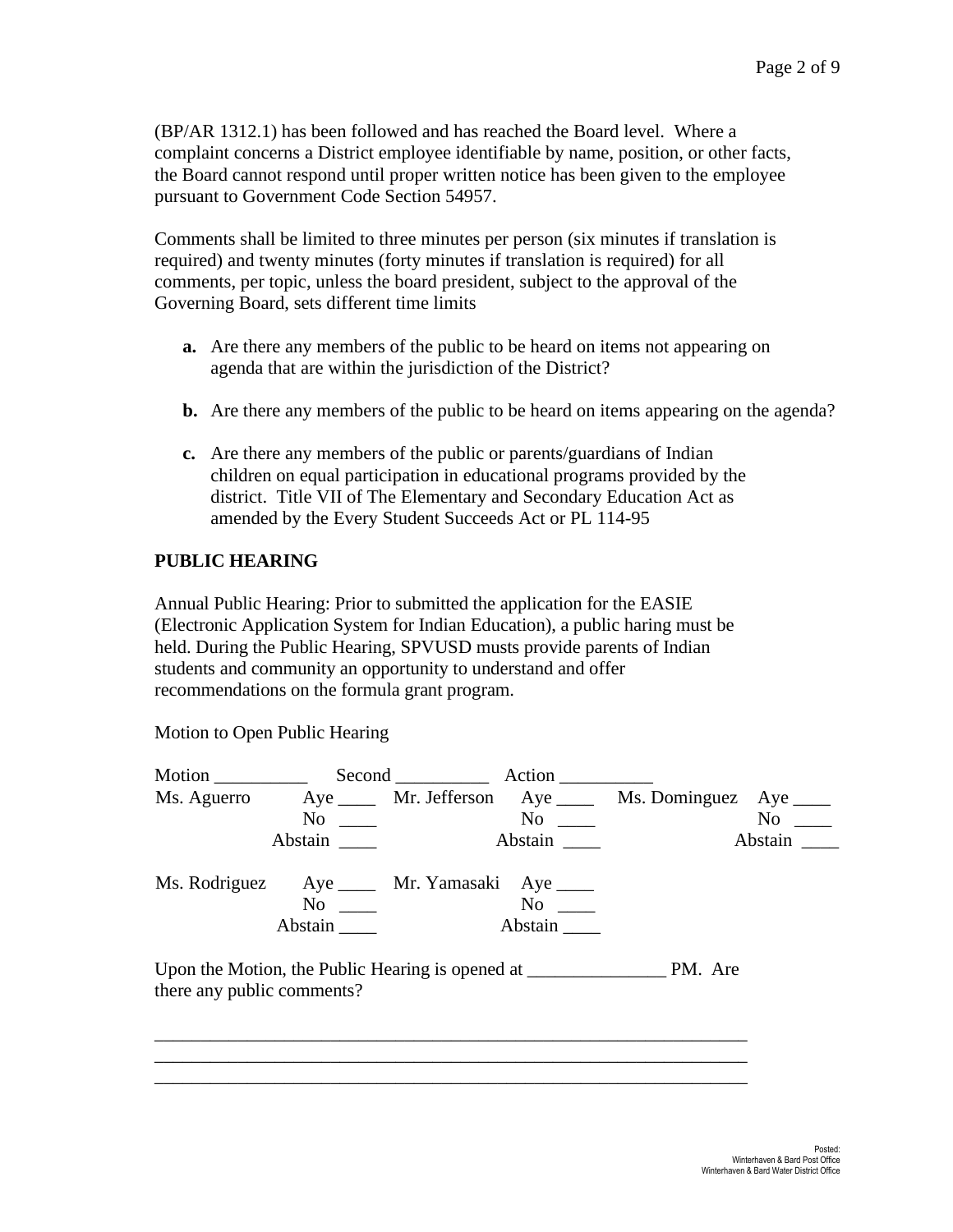Motion to declare Public Hearing closed

| Motion                                           |                      | Second Action |               |                                                         |         |
|--------------------------------------------------|----------------------|---------------|---------------|---------------------------------------------------------|---------|
|                                                  |                      |               |               | Ms. Aguerro Aye Mr. Jefferson Aye Ms. Dominguez Aye ___ |         |
|                                                  | $No \ \_$            |               | $\rm No$      |                                                         | No      |
|                                                  | Abstain              |               | Abstain       |                                                         | Abstain |
| Ms. Rodriguez Aye ____ Mr. Yamasaki Aye ____     | $No \ \_$<br>Abstain |               | No<br>Abstain |                                                         |         |
| Upon the Motion, the Public Hearing is closed at |                      |               |               | PM.                                                     |         |

### **5. Approval of Minutes**

It is recommended that the Board of Trustees approve the minutes of the Regular Board Meeting on 04/13/21

|               |                                                                                |                                  | Second Action |                                                            |         |
|---------------|--------------------------------------------------------------------------------|----------------------------------|---------------|------------------------------------------------------------|---------|
| Ms. Aguerro   |                                                                                |                                  |               | Aye ______ Mr. Jefferson Aye _____ Ms. Dominguez Aye _____ |         |
|               | N <sub>0</sub><br>$\mathcal{L}=\frac{1}{2} \sum_{i=1}^{n} \mathcal{L}^{(i)}$ . |                                  | $\rm No$      |                                                            | No      |
|               | Abstain                                                                        |                                  | Abstain       |                                                            | Abstain |
| Ms. Rodriguez |                                                                                | Aye _____ Mr. Yamasaki Aye _____ |               |                                                            |         |
|               | N <sub>0</sub>                                                                 |                                  | No.           |                                                            |         |
|               | Abstain                                                                        |                                  | Abstain       |                                                            |         |

#### **6. Approval of Warrants**

Per EdCode 42631 and SPVUSD BP 3314, it is recommended that the Board of Trustees ratify the April warrants in the amount of \$ 726,309.06

| Motion        |                                                    | Second <u>second</u> |                  |                                                           |                                                                                                                                                                                                                               |
|---------------|----------------------------------------------------|----------------------|------------------|-----------------------------------------------------------|-------------------------------------------------------------------------------------------------------------------------------------------------------------------------------------------------------------------------------|
| Ms. Aguerro   |                                                    |                      |                  | Aye ______ Mr. Jefferson Aye _____ Ms. Dominguez Aye ____ |                                                                                                                                                                                                                               |
|               | No                                                 |                      | No               |                                                           | No note that the set of the set of the set of the set of the set of the set of the set of the set of the set of the set of the set of the set of the set of the set of the set of the set of the set of the set of the set of |
|               | Abstain                                            |                      | Abstain          |                                                           | Abstain                                                                                                                                                                                                                       |
| Ms. Rodriguez | Aye ______ Mr. Yamasaki Aye _____<br>No<br>Abstain |                      | No no<br>Abstain |                                                           |                                                                                                                                                                                                                               |

### **II. PRESENTATIONS**

1. Retirements

|                   | i. Kim Broby          | 29 years | Teacher        |
|-------------------|-----------------------|----------|----------------|
| $\overline{11}$ . | Gina Hanna-Wilson     | 16 years | Teacher        |
|                   | iii. Arturo Fernandez | 19 years | Custodian      |
|                   | iv. Linda McCready    | 15 years | Teacher        |
| V.                | Jimmy Evaro           | 10 years | Transportation |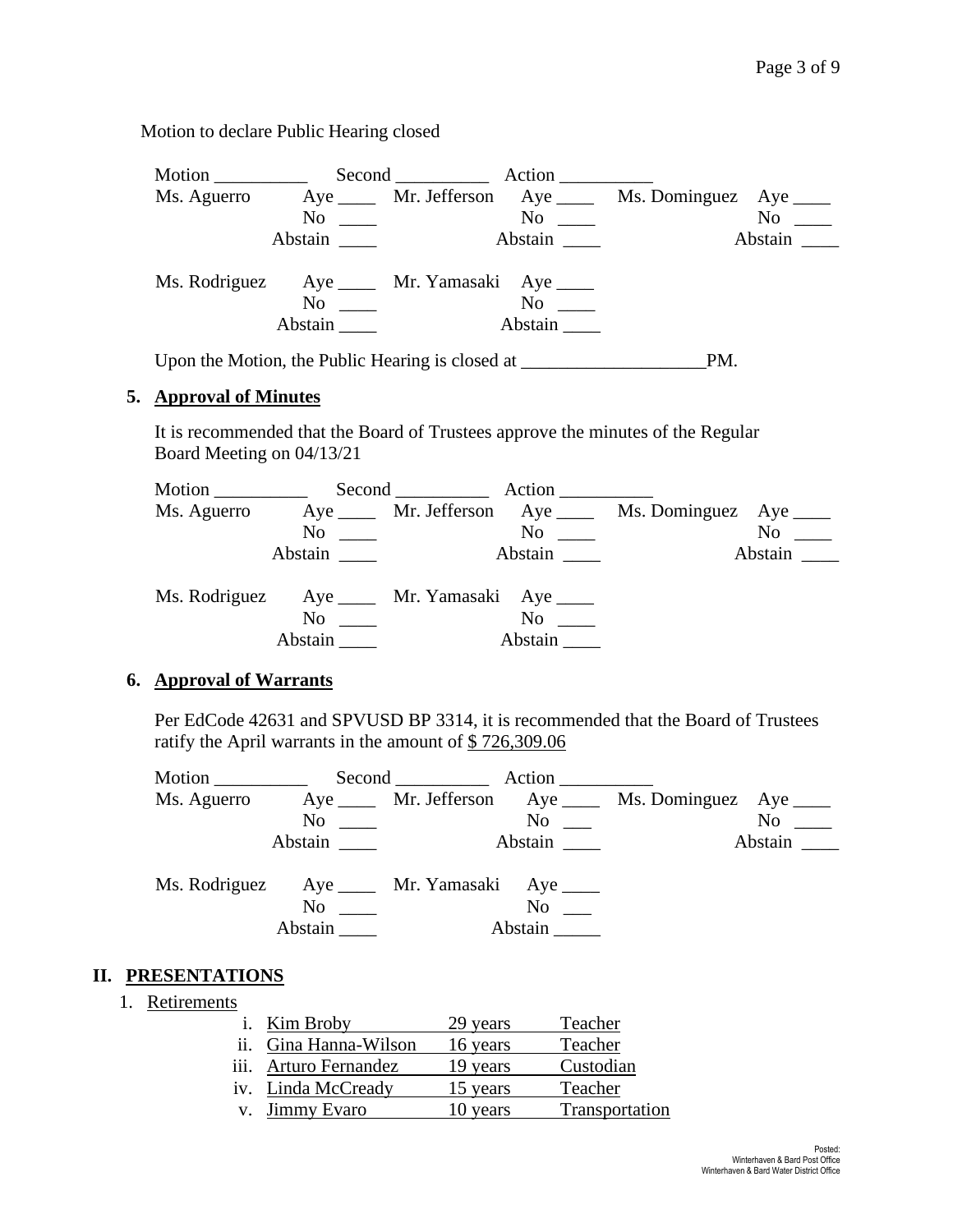# **III. CONSENT ITEMS**

- 1. Extra Duty: 2020-2021 Migrant University Based Summer Institute
- 2. Revised 2021-2022 District Calendar
- 3. Memorandum of Understanding Between San Pasqual Valley Unified School District (SPVUSD) and Imperial County Office of Education (ICOE) to Provide Payroll-Advising Services for 2021-2022 (Annual)
- 4. Extra Duty: Summer Work
- 5. Extra Duty: Pre-K Enrollment for the 2021-2022 School Year
- 6. Extra Duty: 2020 Summer Work San Pasqual Valley Elementary School Library Clerk
- 7. Surplus List
- 8. Extra Duty: 2020-2021 San Pasqual Valley Unified School District Summer School Program
- 9. Extra Duty: Special Education Extended School Year (ESY) for the 2020-21 School Year for Eligible Students with Disabilities
- 10. Training/Travel: Block Scheduling/Math Curriculum



# **IV. MONTHLY REPORTS**

- 1. San Pasqual Teachers Association (SPTA) Ms. Jennifer Wallace
- 2. California School Employees Association (CSEA) Ms. Luz Sarabia-Grossenburg
- 3. Special Education Dr. Thien Hoang
- 4. Elementary School Mr. Ruben Gonzalez
- 5. Middle School Ms. Mary Kay Monson
- 6. High School Mr. Juan Morales
- 7. Technology Mr. Jesse Moe
- 8. MOT Dr. Katrina Johnson-León
- 9. Operations and Facilities Mr. Jorge Munoz
- 10. Business Services Dr. Katrina Johnson-León
- 11. Superintendent/Bill Manes-Adult Education Principal Dr. Katrina Johnson-León LCAP Progress
- 12. School Board

# **V. UNFINISHED BUSINESS**

### **VI. INFORMATION ITEMS**

- 1. 2020-2021 Second Interim Report ICOE Positive Certification
- 2. 2020-22021 Bill Manes Continuation High School Graduate 6000893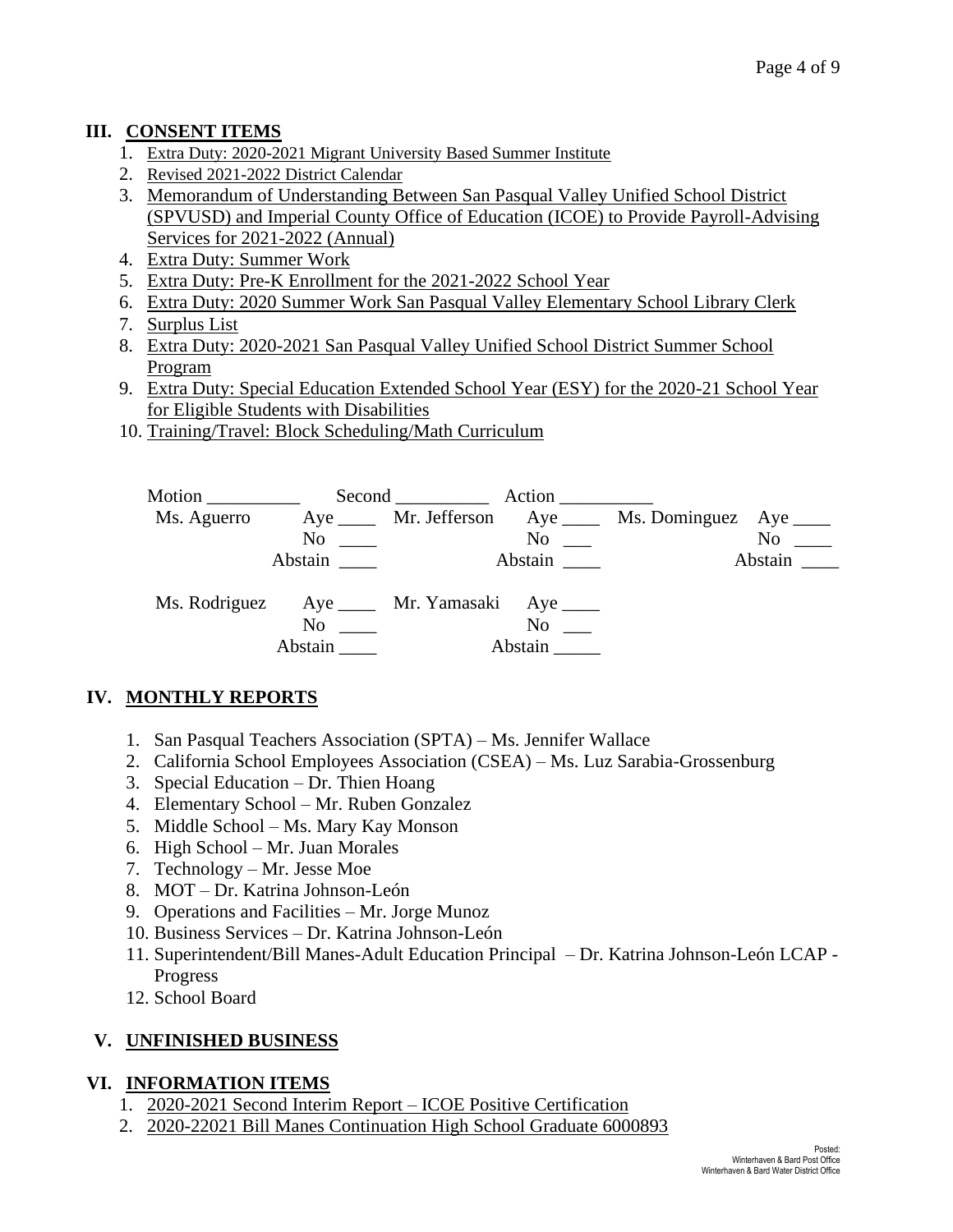- 3. 2021 Projected High School Graduation List
- 4. The Superintendent accepted a letter of retirement from a Classified Not Represented Staff Member
- 5. 2021 Projected Bill Manes Graduation List
- 6. Middle School Projected promotion list

### **VII. NEW BUSINESS**

1. High School Science Textbook Adoption and Purchase

|                                                 | $\overline{\text{No}}$ $\overline{\phantom{0}}$            |                             |         | Ms. Aguerro Aye ____ Mr. Jefferson Aye ____ Ms. Dominguez Aye ____   | $No \ \_$       |
|-------------------------------------------------|------------------------------------------------------------|-----------------------------|---------|----------------------------------------------------------------------|-----------------|
|                                                 | Abstain _______                                            | Abstain                     |         |                                                                      | Abstain _______ |
|                                                 | Ms. Rodriguez Aye _____ Mr. Yamasaki Aye ____<br>$No \ \_$ |                             |         |                                                                      |                 |
|                                                 | Abstain $\_\_\_\_\$                                        | $N^{\rm o}$ $\qquad \qquad$ | Abstain |                                                                      |                 |
| 2. New Certificated Job Description: TOSA - CSI |                                                            |                             |         |                                                                      |                 |
|                                                 |                                                            |                             |         |                                                                      |                 |
|                                                 |                                                            |                             |         | Ms. Aguerro Aye _____ Mr. Jefferson Aye _____ Ms. Dominguez Aye ____ |                 |
|                                                 | $No \ \_$                                                  |                             | Abstain |                                                                      | $N$ o           |
|                                                 | Abstain _______                                            |                             |         |                                                                      | Abstain         |
|                                                 | Ms. Rodriguez Aye ____ Mr. Yamasaki Aye ____               |                             |         |                                                                      |                 |
|                                                 | $\overline{\text{No}}$ $\overline{\phantom{0}}$            |                             |         |                                                                      |                 |
|                                                 | Abstain                                                    |                             | Abstain |                                                                      |                 |
| 3. High School Sports – Football                |                                                            |                             |         |                                                                      |                 |
|                                                 |                                                            |                             |         |                                                                      |                 |
|                                                 |                                                            |                             |         | Ms. Aguerro Aye _____ Mr. Jefferson Aye _____ Ms. Dominguez Aye ____ |                 |
|                                                 | $No \ \_$                                                  |                             |         |                                                                      | $No \ \_$       |
|                                                 |                                                            |                             | Abstain |                                                                      | Abstain         |
|                                                 | Ms. Rodriguez Aye ____ Mr. Yamasaki Aye ____               |                             |         |                                                                      |                 |
|                                                 | $No \ \_$                                                  |                             | $No \_$ |                                                                      |                 |
|                                                 | Abstain                                                    |                             | Abstain |                                                                      |                 |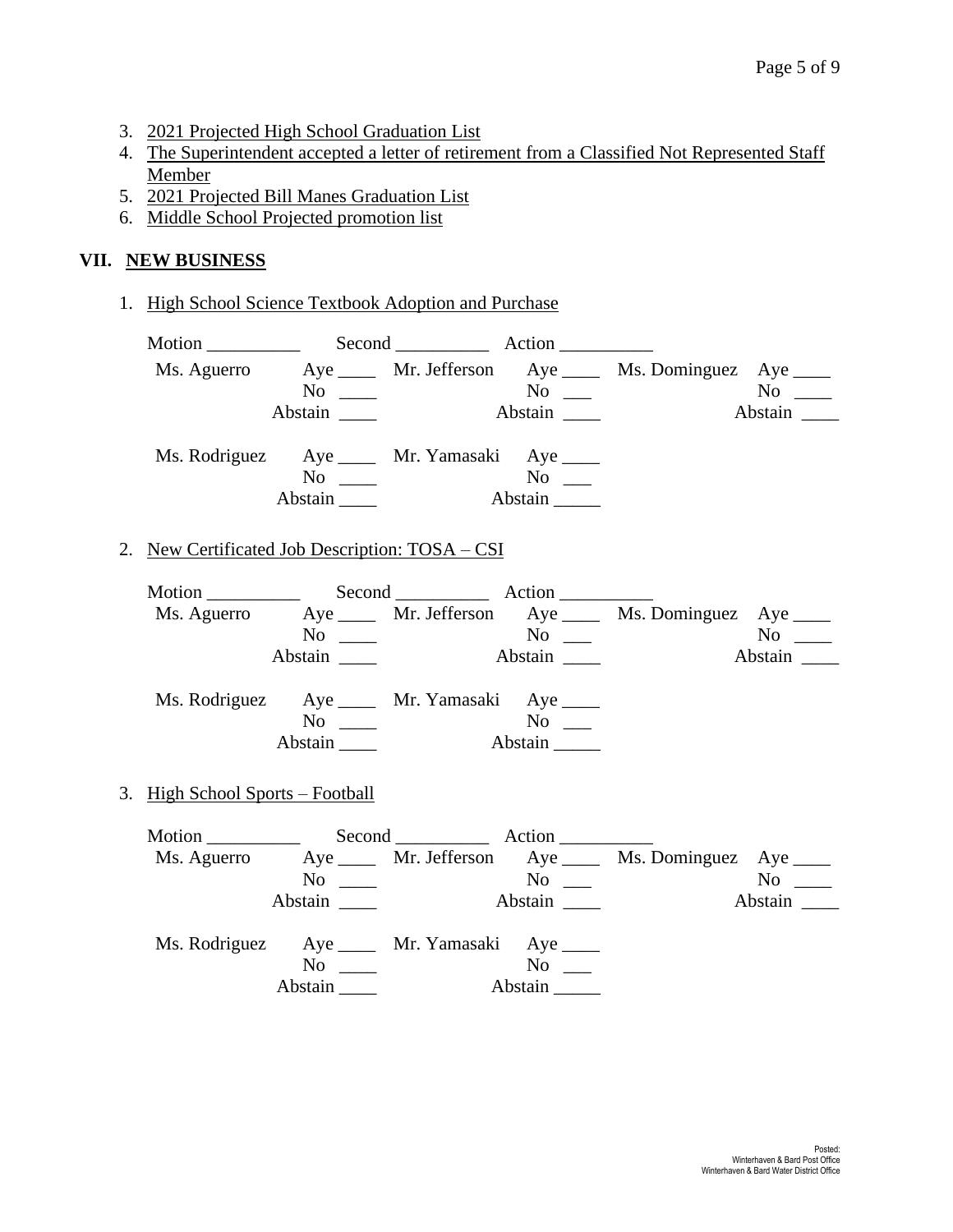# 4. High School Sports – Wrestling

|                                          |                                                            |                                                 | Ms. Aguerro Aye ____ Mr. Jefferson Aye ____ Ms. Dominguez Aye ____   | $No \ \_$   |
|------------------------------------------|------------------------------------------------------------|-------------------------------------------------|----------------------------------------------------------------------|-------------|
|                                          | Abstain _______                                            |                                                 |                                                                      |             |
|                                          | Ms. Rodriguez Aye _____ Mr. Yamasaki Aye ____<br>$No \ \_$ | $No \_$                                         |                                                                      |             |
|                                          | Abstain $\_\_\_\_\$                                        | Abstain                                         |                                                                      |             |
| 5. High School Sports - Girls Basketball |                                                            |                                                 |                                                                      |             |
|                                          |                                                            |                                                 |                                                                      |             |
|                                          |                                                            |                                                 | Ms. Aguerro Aye _____ Mr. Jefferson Aye _____ Ms. Dominguez Aye ____ |             |
|                                          | $No \ \_$                                                  |                                                 |                                                                      | $No \ \_$   |
|                                          | Ms. Rodriguez Aye ____ Mr. Yamasaki Aye ____               |                                                 |                                                                      |             |
|                                          | $No \ \_$                                                  | $No \_$                                         |                                                                      |             |
|                                          |                                                            | Abstain                                         |                                                                      |             |
| 6. High School Sports - Volleyball       |                                                            |                                                 |                                                                      |             |
|                                          |                                                            |                                                 |                                                                      |             |
|                                          |                                                            |                                                 | Ms. Aguerro Aye _____ Mr. Jefferson Aye _____ Ms. Dominguez Aye ____ |             |
|                                          | $No \ \_$                                                  |                                                 |                                                                      | $No \ \_$   |
|                                          | Abstain $\_\_$                                             |                                                 |                                                                      |             |
|                                          | Ms. Rodriguez Aye _____ Mr. Yamasaki Aye ____              |                                                 |                                                                      |             |
|                                          | $No \ \_$                                                  | $No \ \_$                                       |                                                                      |             |
|                                          | Abstain $\_\_\_\_\$                                        | Abstain                                         |                                                                      |             |
| 7. High School Sports – Track            |                                                            |                                                 |                                                                      |             |
| Motion $\qquad$                          |                                                            |                                                 |                                                                      |             |
|                                          |                                                            |                                                 | Ms. Aguerro Aye _____ Mr. Jefferson Aye _____ Ms. Dominguez Aye ____ |             |
|                                          | $No \ \_$                                                  | $\overline{\text{No}}$ $\overline{\phantom{0}}$ |                                                                      | No $\qquad$ |
|                                          | Abstain                                                    | Abstain ______                                  |                                                                      | Abstain     |
|                                          | Ms. Rodriguez Aye _____ Mr. Yamasaki Aye ____              |                                                 |                                                                      |             |
|                                          | $No \ \_$                                                  | $No \_$<br>Abstain                              |                                                                      |             |
|                                          |                                                            |                                                 |                                                                      |             |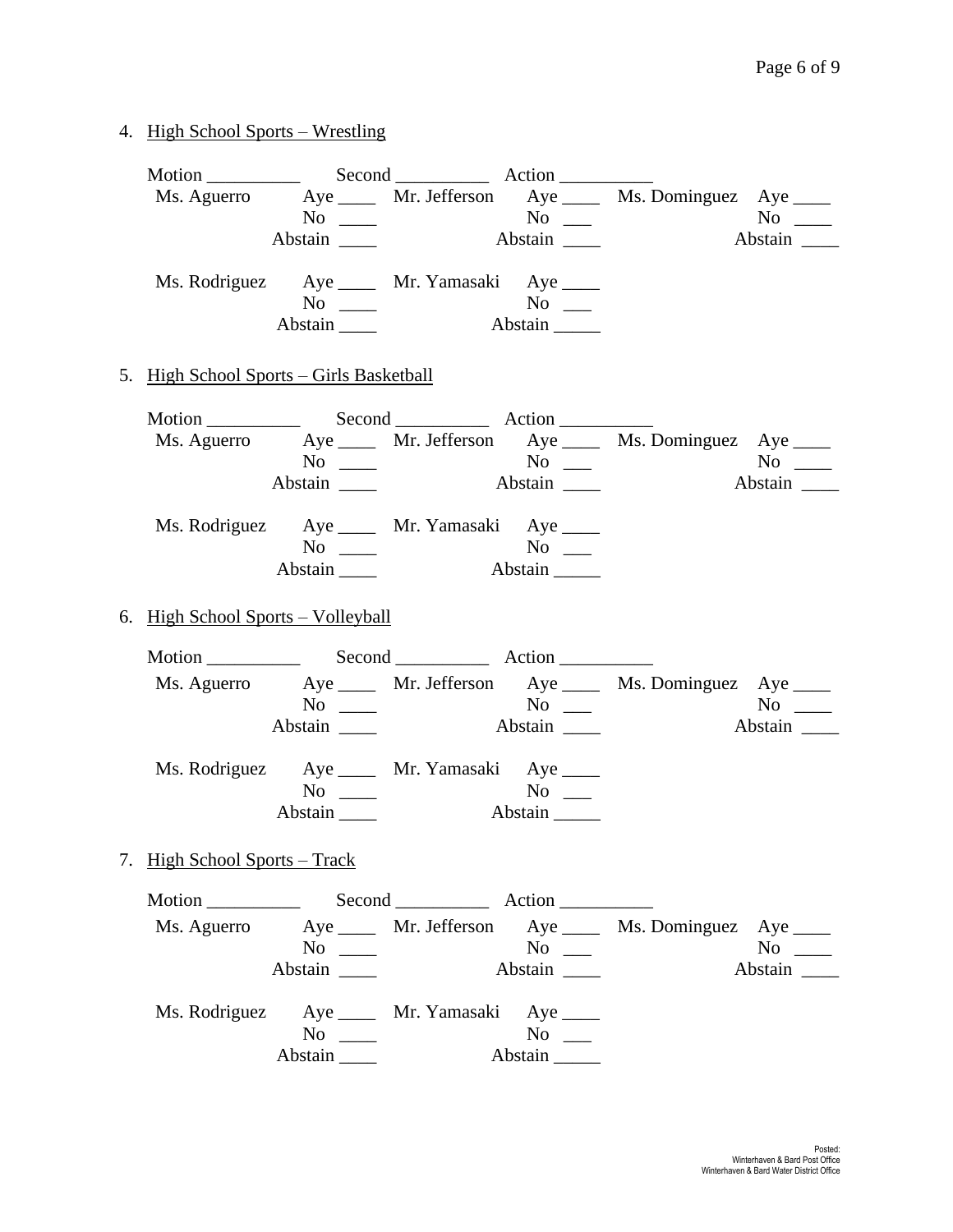8. Expanded Learning Opportunities Grant Plan

| Ms. Aguerro Aye ____ Mr. Jefferson Aye ____ Ms. Dominguez Aye ____                      |                          |
|-----------------------------------------------------------------------------------------|--------------------------|
|                                                                                         |                          |
| Abstain                                                                                 |                          |
| Ms. Rodriguez Aye _____ Mr. Yamasaki Aye ____                                           |                          |
| $\overline{N_0}$ $\overline{\phantom{1}}$                                               |                          |
| Abstain<br>Abstain $\_\_\_\$                                                            |                          |
| 9. Board Member Compensation for Members Absent During Board Meetings in<br><u>May.</u> |                          |
|                                                                                         |                          |
| Ms. Aguerro Aye ____ Mr. Jefferson Aye ____ Ms. Dominguez Aye ____                      |                          |
| Abstain $\frac{ }{ }$                                                                   | Abstain                  |
|                                                                                         |                          |
| Ms. Rodriguez Aye _____ Mr. Yamasaki Aye ____<br>No $\qquad$                            |                          |
| Abstain                                                                                 |                          |
| VIII. BOARD COMMENTS<br>IX. ITEMS FOR FUTURE AGENDA<br>1. Board Retreat                 |                          |
|                                                                                         |                          |
|                                                                                         |                          |
| X. CLOSED SESSION                                                                       | Time: _______P.M.        |
|                                                                                         |                          |
| Ms. Aguerro Aye ____ Mr. Jefferson Aye ____ Ms. Dominguez Aye ____                      |                          |
| $No \ \_$<br>Abstain                                                                    | No $\qquad$<br>$No \ \_$ |
|                                                                                         |                          |
| Ms. Rodriguez Aye _____ Mr. Yamasaki Aye ____<br>$No \_$                                | $No \_$                  |
|                                                                                         |                          |
| Abstain<br>Abstain                                                                      |                          |

2. PERSONNEL MATTERS – Pursuant to Government Code 54957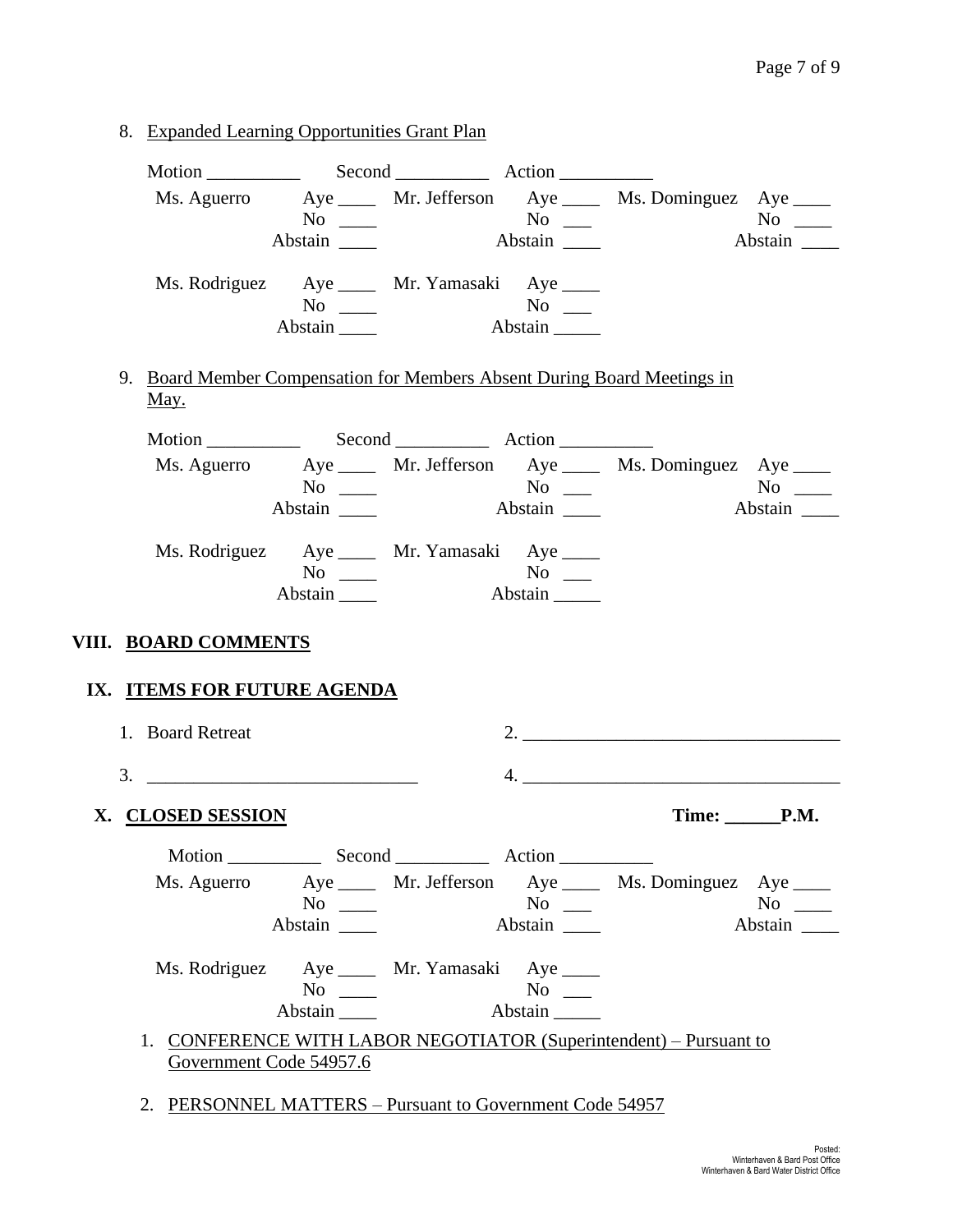- a. Physical Education Teacher
- b. Social Studies Teacher

#### **XI. RECONVENE Time: \_\_\_\_\_\_ P.M.**

| Motion ____________                           |                                                                                                                                                                                                                                |           |                                                         |                     |
|-----------------------------------------------|--------------------------------------------------------------------------------------------------------------------------------------------------------------------------------------------------------------------------------|-----------|---------------------------------------------------------|---------------------|
| Ms. Aguerro                                   |                                                                                                                                                                                                                                |           | Aye _____ Mr. Jefferson Aye ____ Ms. Dominguez Aye ____ |                     |
|                                               |                                                                                                                                                                                                                                | $No \ \_$ |                                                         | No                  |
|                                               |                                                                                                                                                                                                                                | Abstain   |                                                         | Abstain $\_\_\_\_\$ |
| Ms. Rodriguez Aye _____ Mr. Yamasaki Aye ____ |                                                                                                                                                                                                                                |           |                                                         |                     |
|                                               | No the set of the set of the set of the set of the set of the set of the set of the set of the set of the set of the set of the set of the set of the set of the set of the set of the set of the set of the set of the set of | $No \t —$ |                                                         |                     |
|                                               | Abstain                                                                                                                                                                                                                        | Abstain   |                                                         |                     |

During the Executive Session of the Regular Board Meeting on May 11, 2021, the Board took the following reportable action:

- 1. CONFERENCE WITH LABOR NEGOTIATOR (Superintendent) Pursuant to Government Code 54957.6
- 2. PERSONNEL MATTERS Pursuant to Government Code 54957
	- i. Physical Education Teacher 1<sup>st</sup> choice:
	- ii. Physical Education Teacher 2<sup>nd</sup> Choice

Motion \_\_\_\_\_\_\_\_\_\_ Second \_\_\_\_\_\_\_\_\_\_ Action \_\_\_\_\_\_\_\_\_\_ Ms. Aguerro Aye \_\_\_\_ Mr. Jefferson Aye \_\_\_\_ Ms. Dominguez Aye \_\_\_\_ No \_\_\_ No \_\_ No \_\_ No \_\_ Abstain **Abstain Abstain Abstain** Ms. Rodriguez Aye \_\_\_\_ Mr. Yamasaki Aye \_\_\_\_ No \_\_\_\_ No \_\_\_ Abstain \_\_\_\_ Abstain \_\_\_\_\_ iii. Social Studies Teacher 1st Choice iv. Social Studies Teacher 2nd Choice Motion \_\_\_\_\_\_\_\_\_\_ Second \_\_\_\_\_\_\_\_\_\_ Action \_\_\_\_\_\_\_\_\_\_ Ms. Aguerro Aye \_\_\_\_ Mr. Jefferson Aye \_\_\_\_ Ms. Dominguez Aye \_\_\_\_ No \_\_\_\_ No \_\_\_ No \_\_\_\_ Abstain \_\_\_\_ Abstain \_\_\_ Abstain \_\_\_ Abstain \_\_\_ Ms. Rodriguez Aye \_\_\_\_ Mr. Yamasaki Aye \_\_\_\_ No \_\_\_\_ No \_\_\_ Abstain \_\_\_\_ Abstain \_\_\_\_